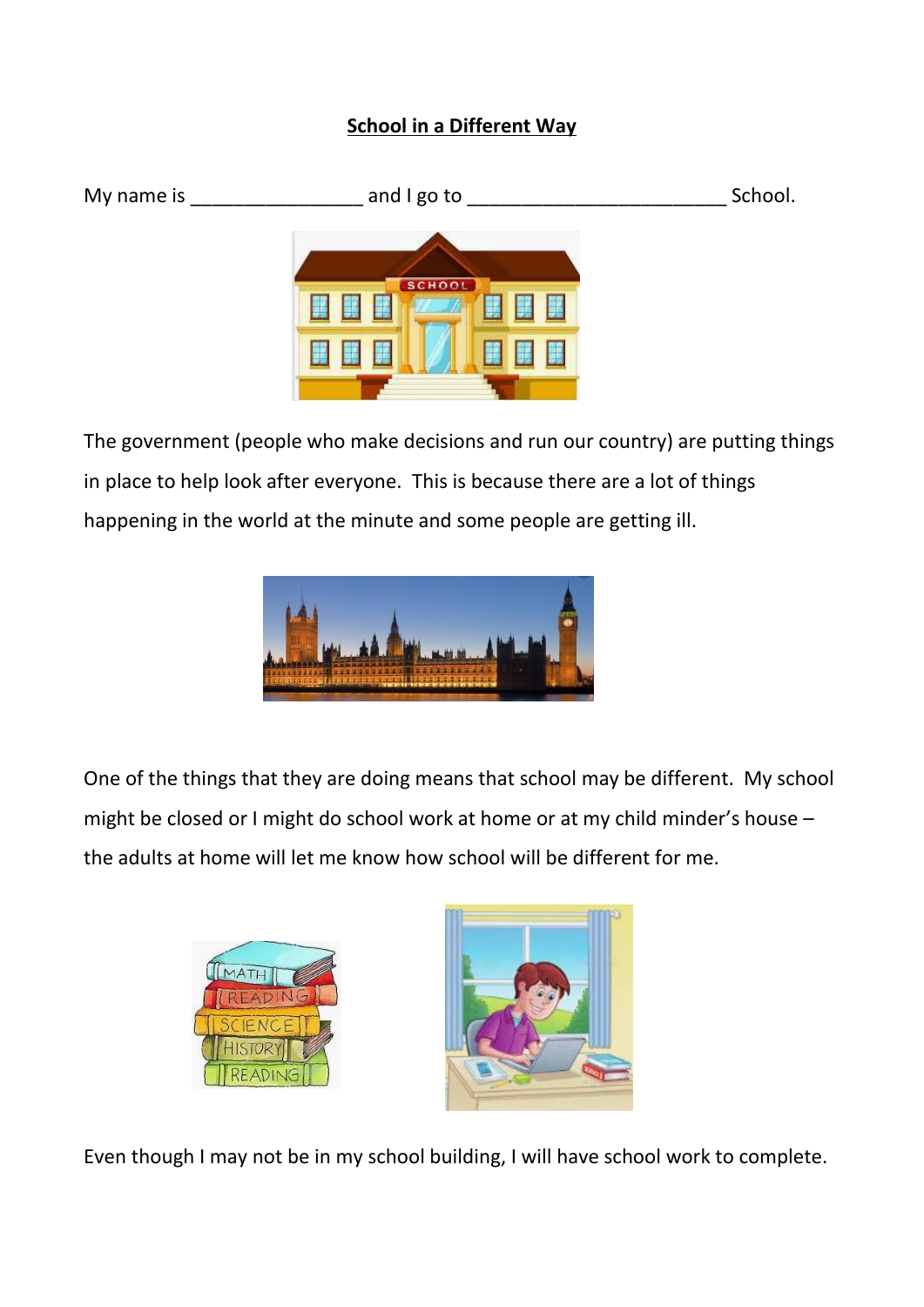This will be set for me by my teachers. Some of the types of work might include:

- Worksheets to complete
- Games to play
- Booklets to complete
- Tasks to complete on the computer
- Tasks to complete at home
- Books to read
- Exercises to do
- Projects to complete
- Other work set by my teacher





My teachers will let me know what the work is and where to find it. It might be sent home in a big pack or I might have to check on the computer / tablet / IPad / App / phone to find out what it is.







My teachers may also let those at home know what the work is and they will tell me what my tasks to complete are.